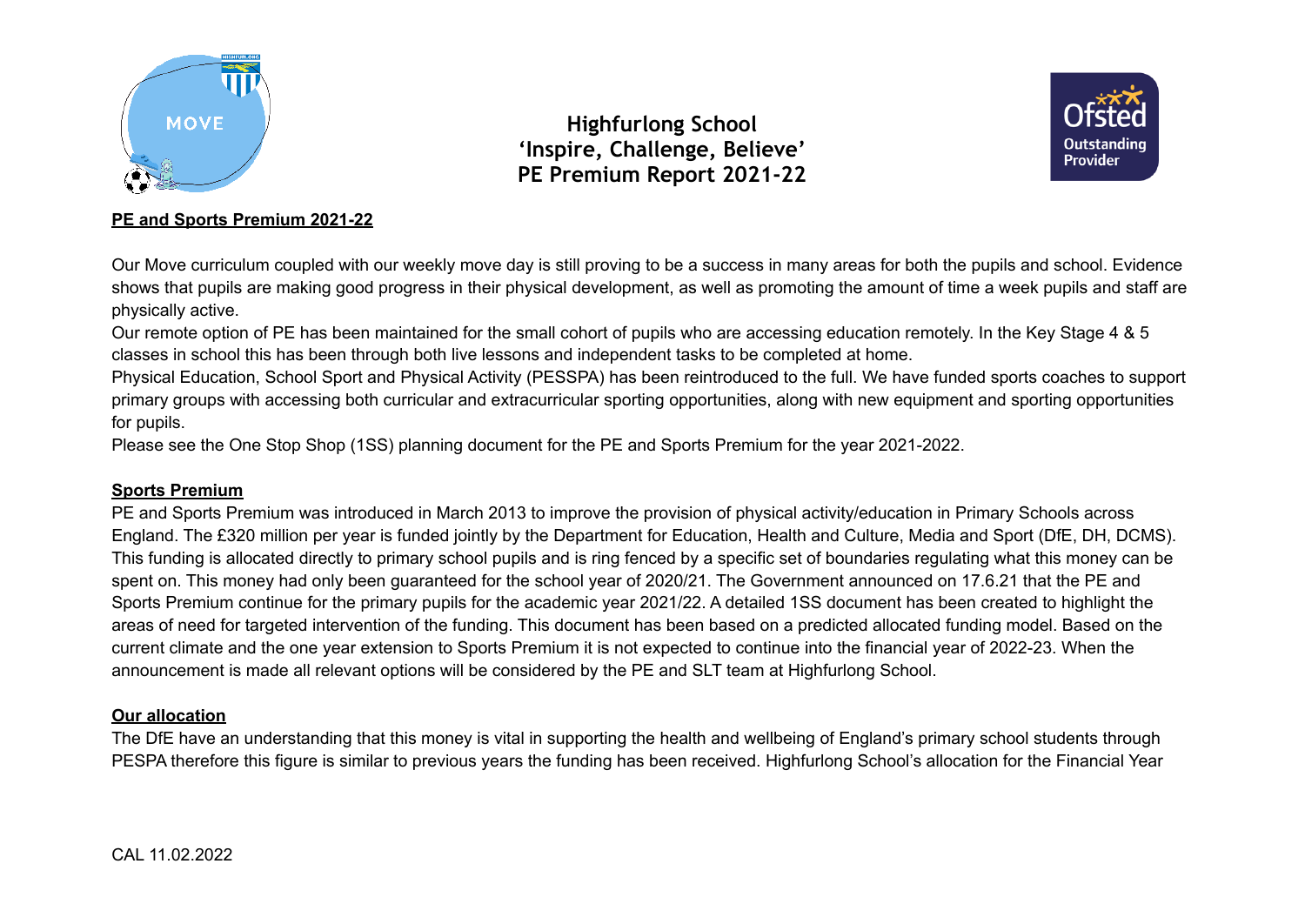



2021-22 was **£16,316** with a carry forward of £10117 from 2020-21**.** Over the last three years Highfurlong's PE Team have ring fenced this sports premium ensuring that it is meeting government requirements, as well as the schools' strategic plan to promote our pupils' physical development. For more information on the areas we highlighted as a priority please see on One Stop Ssop document for a breakdown and budgeting for the funding. (see 20/21 One Stop Shop).

### **Key achievements/improvements**

| Key achievements to date: 16.6.21                                                                                                                                                                                                                                                                                                                                                                                                                               | Areas of further improvement and baseline evidence of need                                                                                                                                                                                                                                                                                                          |
|-----------------------------------------------------------------------------------------------------------------------------------------------------------------------------------------------------------------------------------------------------------------------------------------------------------------------------------------------------------------------------------------------------------------------------------------------------------------|---------------------------------------------------------------------------------------------------------------------------------------------------------------------------------------------------------------------------------------------------------------------------------------------------------------------------------------------------------------------|
| The reintroduction of the full Move day curriculum in a post covid<br>world. The day is something both pupils and staff find extremely<br>valuable and enjoyable. It encourages physical activity along with<br>physical skill development, retention and a passion to participate in<br>physical activity and sport, both in and out of school. This has<br>included providing pupils with support with their mental health and<br>wellbeing.                  | Seesaw Evidence - As a move day is so busy often seesaw evidence<br>is not at the forefront of teachers minds. As an immediate area of<br>improvement we need to invigorate both staff and pupils to ensure<br>that there is a good range of physical development evidence on<br>Seesaw, that is also moderated and assessed by the staff teaching<br>this subject. |
| KS4 also supported the mental health and wellbeing of the school by<br>incorporating mindfulness and physical activity in a planned<br>wellbeing week.                                                                                                                                                                                                                                                                                                          | Continued data gathering. With one data capture this year we have<br>highlighted areas for improvement in the curriculum improvement<br>planning meetings. We need to continue with data capture to keep<br>this current and relevant to the schools PESSPA needs.                                                                                                  |
| Resilience - the staff and pupils' resilience has been tested over this<br>academic year, especially in regards to getting active and continuing<br>their physical education during lockdowns or periods of isolation.<br>With this in mind more able classes have been enjoying a varied<br>move curriculum. Through teachers initiatives and drive to ensure all<br>pupils can access PE, we have shown the continuation of a fun filled<br>PESSPA programme. | School CPD Needs - School staff have highlighted areas that they<br>need support planning and delivering. A focus needs to be made on<br>staff's CPD and performance development for the Move curriculum.<br>This will be supported through the implementation of the Move<br>curriculum map.<br>A broad range of sporting experiences for our pupils, as well as   |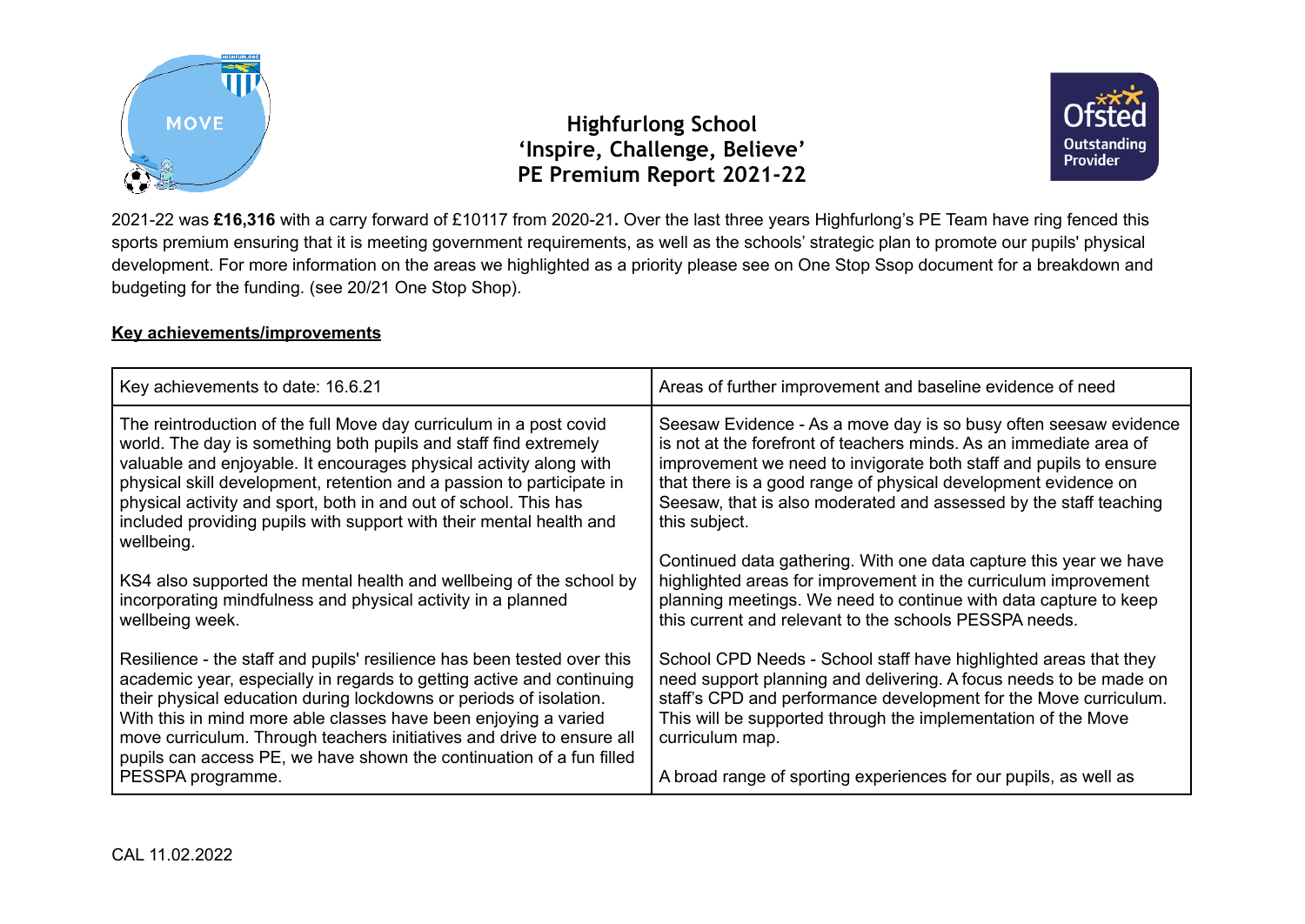

### **Meeting national curriculum requirements for swimming and water safety**

| What percentage of your current year 6 cohort swim confidently, confidently and proficient over a distance of<br>at least 25 metres?                                                                                                                 | 0%    |
|------------------------------------------------------------------------------------------------------------------------------------------------------------------------------------------------------------------------------------------------------|-------|
| What percentage of your current year 6 cohort use a range of strokes effectively (for example, front stroke,<br>backstroke and breaststroke)?                                                                                                        | $0\%$ |
| What percentage of your current year 6 cohort perform safe self rescue in different water based situations.                                                                                                                                          | 0%    |
| Schools can choose to use the primary PE and sports premium to provide additional provision for swimming<br>but this must be for activities over and above the national curriculum requirements. Has PE and sports<br>premium been used in this way? | No.   |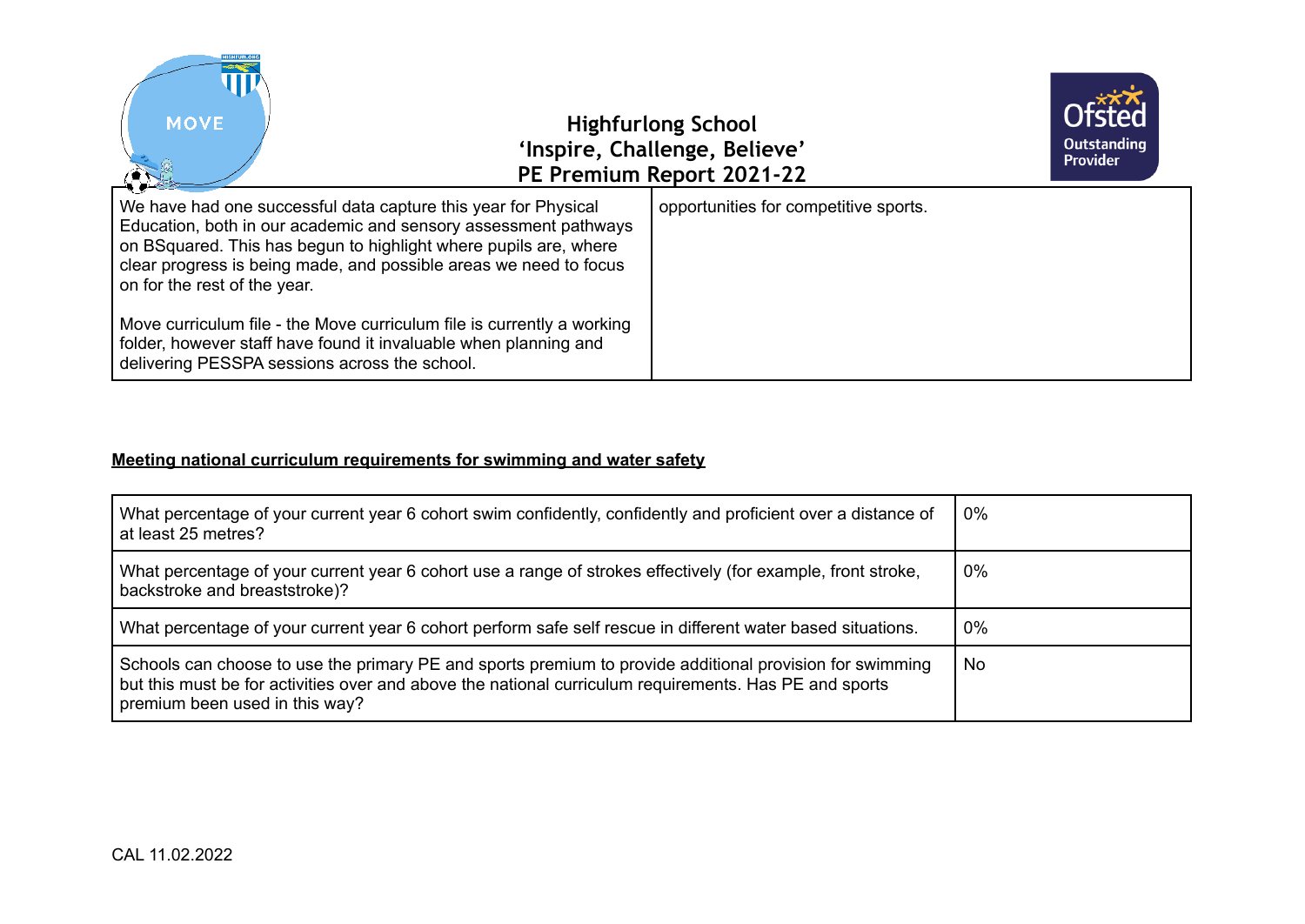



In the academic year of 2021-22 we have 6 pupils in year 6, 3 of these pupils meet the criteria for National Curriculum swimming. When looking at the above percentages it is important to keep in mind the needs of these learners, and the additional support required. However, those learners in KS3 who have been accessing swimming for a number of years through Highfurlong have made progress in the above areas listed.

## **Action plan and budget tracking**

| <b>Academic year: 2021-2022</b>                                                                                                                                                                           | Total fund allocated: £16,316 (+<br>c/f £10,117)                   |                         | Date updated: 11.02.2022                                                                                                                                                                                                                                                                                                                                                                                                |                        |
|-----------------------------------------------------------------------------------------------------------------------------------------------------------------------------------------------------------|--------------------------------------------------------------------|-------------------------|-------------------------------------------------------------------------------------------------------------------------------------------------------------------------------------------------------------------------------------------------------------------------------------------------------------------------------------------------------------------------------------------------------------------------|------------------------|
| Key indicator 1: The engagement of all pupils in regular physical activity - Chief medical officers recommend that primary<br>school pupils undertake at least 30 minutes of physical activity a day.     |                                                                    |                         | Percentage<br>of total<br>allocation                                                                                                                                                                                                                                                                                                                                                                                    |                        |
| Intent                                                                                                                                                                                                    | Implementation                                                     | <b>Funding</b><br>spent | <b>Impact</b>                                                                                                                                                                                                                                                                                                                                                                                                           | $\langle$ approx $)\%$ |
| To create a PE curriculum, and<br>resource/ equipment portfolio so<br>pupils no matter their physical ability<br>or needs can access an Outstanding<br>and varied range of PESSPA sessions<br>and sports. | Resource/<br>Equipment<br>upkeep/<br>replacements<br>and purchase. | £1,963.98               | A number of resources have needed to be<br>replaced due to overuse and general wear and<br>tear. All equipment has been reviewed and<br>audited by the PE lead and any equipment<br>damaged in lessons is passed over to the PE<br>Lead. On top of this new equipment relevant to<br>the engagement and PESSPA provision has<br>been bought to enrich the curriculum and<br>engage pupils in regular physical activity. | 12%                    |
| Key indicator 2: The profile of PESSPA being raised across the school as a tool for whole school improvement.                                                                                             |                                                                    |                         | Percentage<br>of total<br>allocation                                                                                                                                                                                                                                                                                                                                                                                    |                        |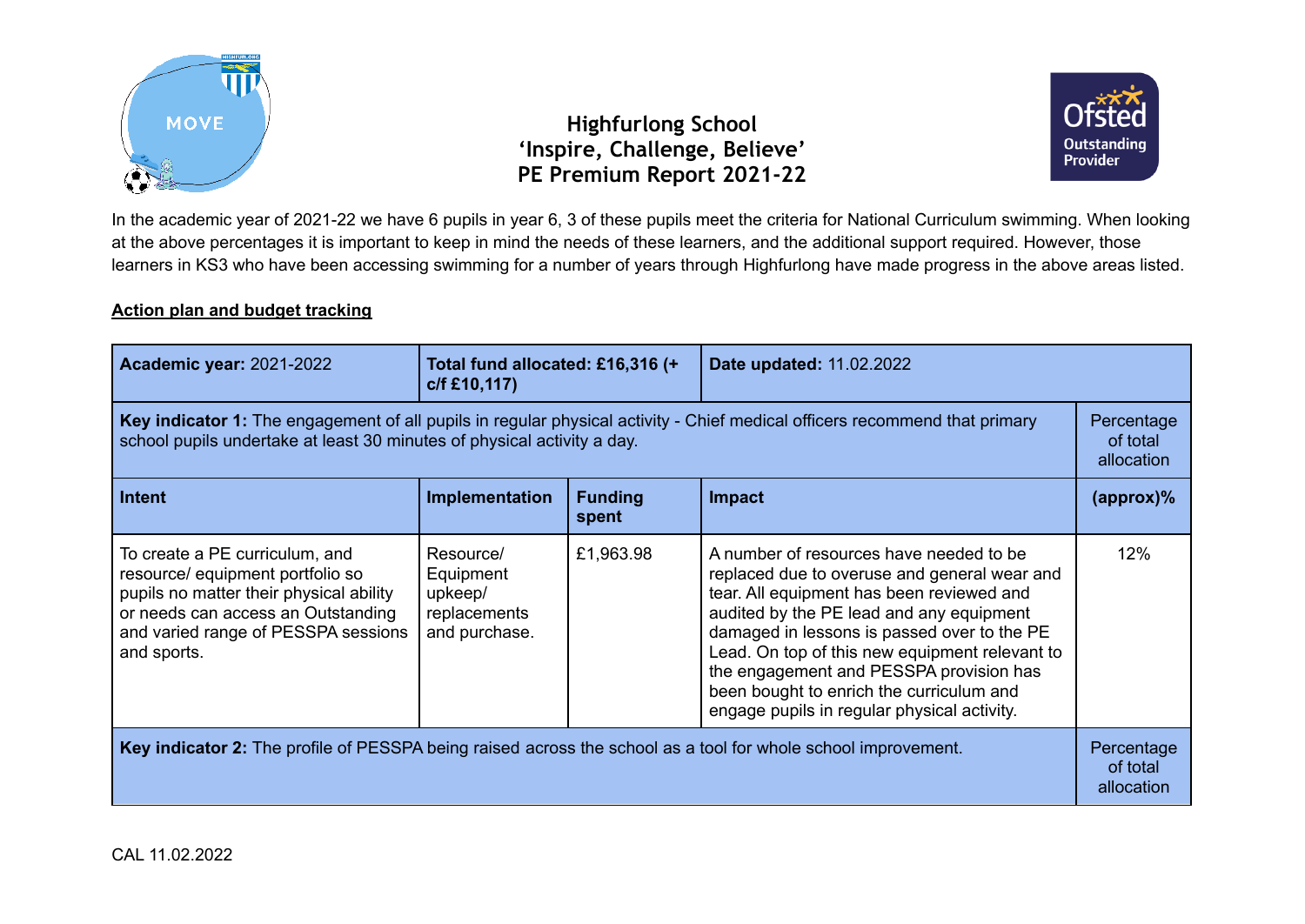| <b>HIGHFURLON</b><br><b>MOVE</b><br><b>Highfurlong School</b><br>'Inspire, Challenge, Believe'<br>PE Premium Report 2021-22                                                                                                                                                                                                                                                                                                                                                                                                                  |                       |                         | Outstanding<br><b>Provider</b>                                                                                                                                                                                                                                                                                                                                                                                                                                                                                                                                                                                                                                                                                      |                     |
|----------------------------------------------------------------------------------------------------------------------------------------------------------------------------------------------------------------------------------------------------------------------------------------------------------------------------------------------------------------------------------------------------------------------------------------------------------------------------------------------------------------------------------------------|-----------------------|-------------------------|---------------------------------------------------------------------------------------------------------------------------------------------------------------------------------------------------------------------------------------------------------------------------------------------------------------------------------------------------------------------------------------------------------------------------------------------------------------------------------------------------------------------------------------------------------------------------------------------------------------------------------------------------------------------------------------------------------------------|---------------------|
| <b>Intent</b>                                                                                                                                                                                                                                                                                                                                                                                                                                                                                                                                | Implementation        | <b>Funding</b><br>spent | <b>Impact</b>                                                                                                                                                                                                                                                                                                                                                                                                                                                                                                                                                                                                                                                                                                       | $\frac{1}{2}$       |
| YST Membership empowers all<br>schools to achieve the mission of<br>creating a brighter future for young<br>people. It is vital our network of<br>schools is at the heart of everything<br>we do. Highfurlong are part of a<br>committed and passionate movement<br>towards a more active generation,<br>helping to provide happy, healthy and<br>successful young people, no matter<br>their need. We receive YST Updates<br>programme access, exclusive offers<br>and discounts, up to date releases<br>and news, and early award entries. | <b>YST Membership</b> | £210.00                 | YST membership has promoted staff and<br>subject leaders' confidence in new sports,<br>general PE delivery, PE management, and<br>many other areas. As well as providing great<br>CPD opportunities, the regular updates and<br>newsletters keep the PE lead up to date with all<br>covid restrictions related to PESSPA, any<br>regulation changes, and what is up and coming<br>throughout the year. They have provided some<br>fantastic resources that we have invested in to<br>support our PE delivery, and cannot wait for<br>these to arrive. It has also allowed less<br>confident staff to enhance their own learning.<br>Thus has influenced the quality of teaching and<br>learning in PESSPA sessions. | 1.28%               |
| Key indicator 3: Increased confidence, knowledge and skills of all staff in teaching PE and sport.                                                                                                                                                                                                                                                                                                                                                                                                                                           |                       |                         | Percentage<br>of total<br>allocation                                                                                                                                                                                                                                                                                                                                                                                                                                                                                                                                                                                                                                                                                |                     |
| <b>Intent</b>                                                                                                                                                                                                                                                                                                                                                                                                                                                                                                                                | Implementation        | <b>Funding</b><br>spent | <b>Impact</b>                                                                                                                                                                                                                                                                                                                                                                                                                                                                                                                                                                                                                                                                                                       | $(\text{approx})\%$ |
| To increase participation rates in<br>PESSPA sessions, including sports<br>days and competitions. To support the<br>'Move Day', and ensure the whole<br>school approach to PESSPA delivery                                                                                                                                                                                                                                                                                                                                                   | <b>BST Sport SLA</b>  | £8287.50                | The impact of this provision has been<br>extraordinary. This has provided pupils with<br>support from sporting professionals, trained by<br>the council in PESSPA sessions. We have had<br>the added benefit of receiving support from                                                                                                                                                                                                                                                                                                                                                                                                                                                                              | 50.79%              |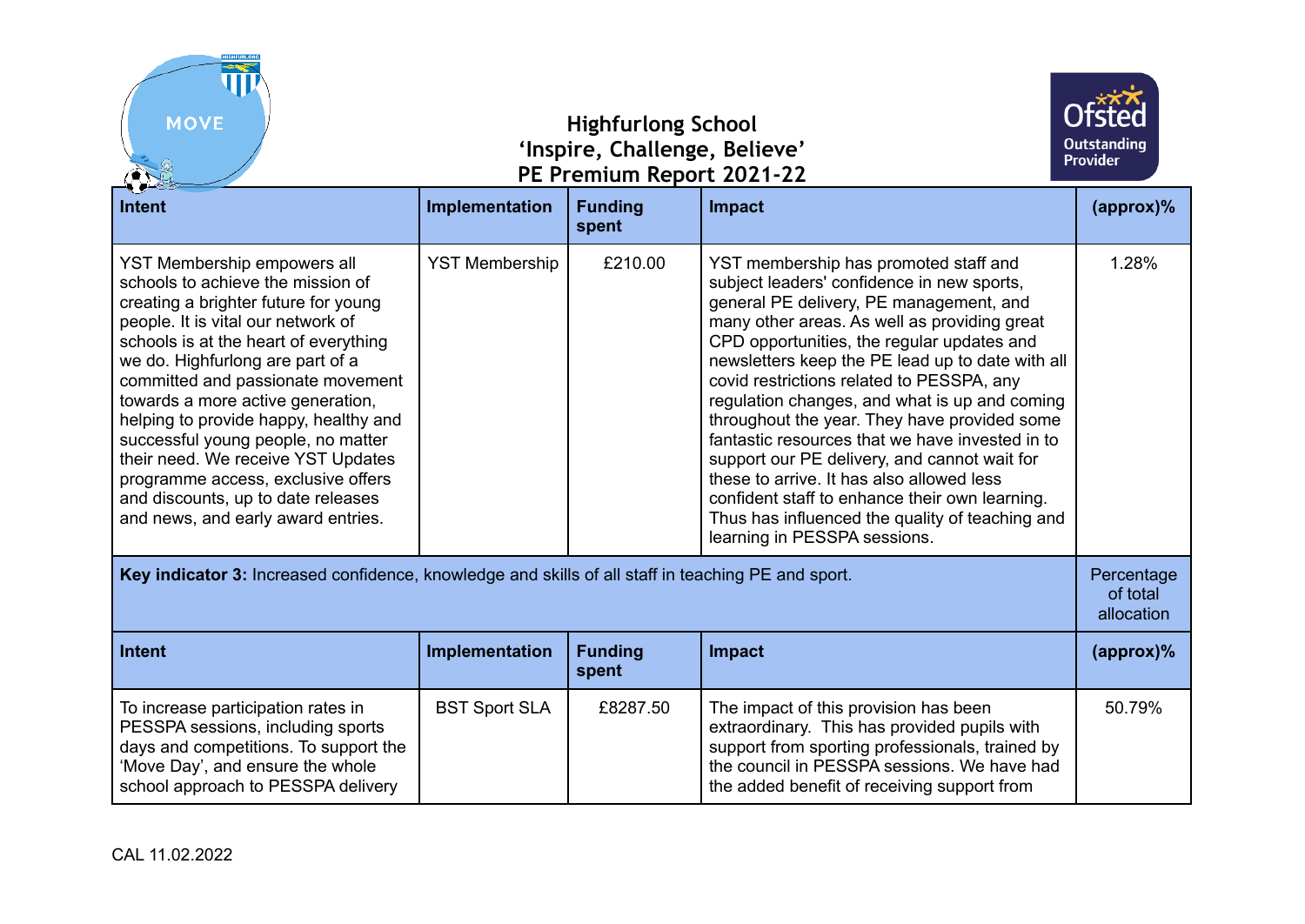| <b>MOVE</b>                                                                                                                                                    | <b>Highfurlong School</b><br>'Inspire, Challenge, Believe'<br>PE Premium Report 2021-22 |        |                                                                                                                                                                                                                                                                                                                                                                                                                                                                                                                                                                                                                                                                                                                                                         | Outstanding<br><b>Provider</b> |
|----------------------------------------------------------------------------------------------------------------------------------------------------------------|-----------------------------------------------------------------------------------------|--------|---------------------------------------------------------------------------------------------------------------------------------------------------------------------------------------------------------------------------------------------------------------------------------------------------------------------------------------------------------------------------------------------------------------------------------------------------------------------------------------------------------------------------------------------------------------------------------------------------------------------------------------------------------------------------------------------------------------------------------------------------------|--------------------------------|
| is supported with appropriately trained<br>staff/staffing levels, as well as<br>incorporating new ideas through their<br>expertise.                            |                                                                                         |        | persons known to the school, who understand<br>and know our pupils' needs, and share our<br>values in sport. It has also provided support to<br>both experienced and less experienced staff in<br>the delivery of PESSPA sessions, and<br>promotes continuity throughout the school.                                                                                                                                                                                                                                                                                                                                                                                                                                                                    |                                |
| To expand the health and safety, and<br>general understanding of PESSPA<br>across the school through the AfPE<br>Membership and recipes.                       | <b>AfPE</b><br>Membership and<br>award application                                      | £44.99 | The membership has provided access to the<br>vast amount of supporting documents, CPD<br>opportunities and information on statutory<br>requirements for schools in relation to<br>PESSPA. It has also allowed the PE team to<br>apply for an AfPE Quality Mark for the PESSPA<br>provision. Although this is in the early stages it<br>has provided the PE team with vital<br>opportunities to be critical on our provision,<br>make improvements, and have our own mentor<br>to support our PESSPA improvements. The<br>membership also sends out regular updates via<br>a newsletter that keeps the PE lead up to date<br>with all covid restrictions related to PESSPA.<br>any regulation changes, and what is up and<br>coming throughout the year. | 0.27%                          |
| Introduction of the new Move<br>Curriculum Map including a revamped<br>PESSPA curriculum including new<br>sports equipment and stationary to roll<br>this out. | Amazon -<br>Stationary for<br>Move Curriculum<br>activity files X2                      | £60.98 | Move activity files have been created for this<br>year's sports on the Move Map curriculum for<br>delivery. Funding needed for printing of the<br>activities. Has been invaluable at reducing staff<br>planning time for PE, and encouraging<br>continuity for PE across the school.                                                                                                                                                                                                                                                                                                                                                                                                                                                                    | 0.37%                          |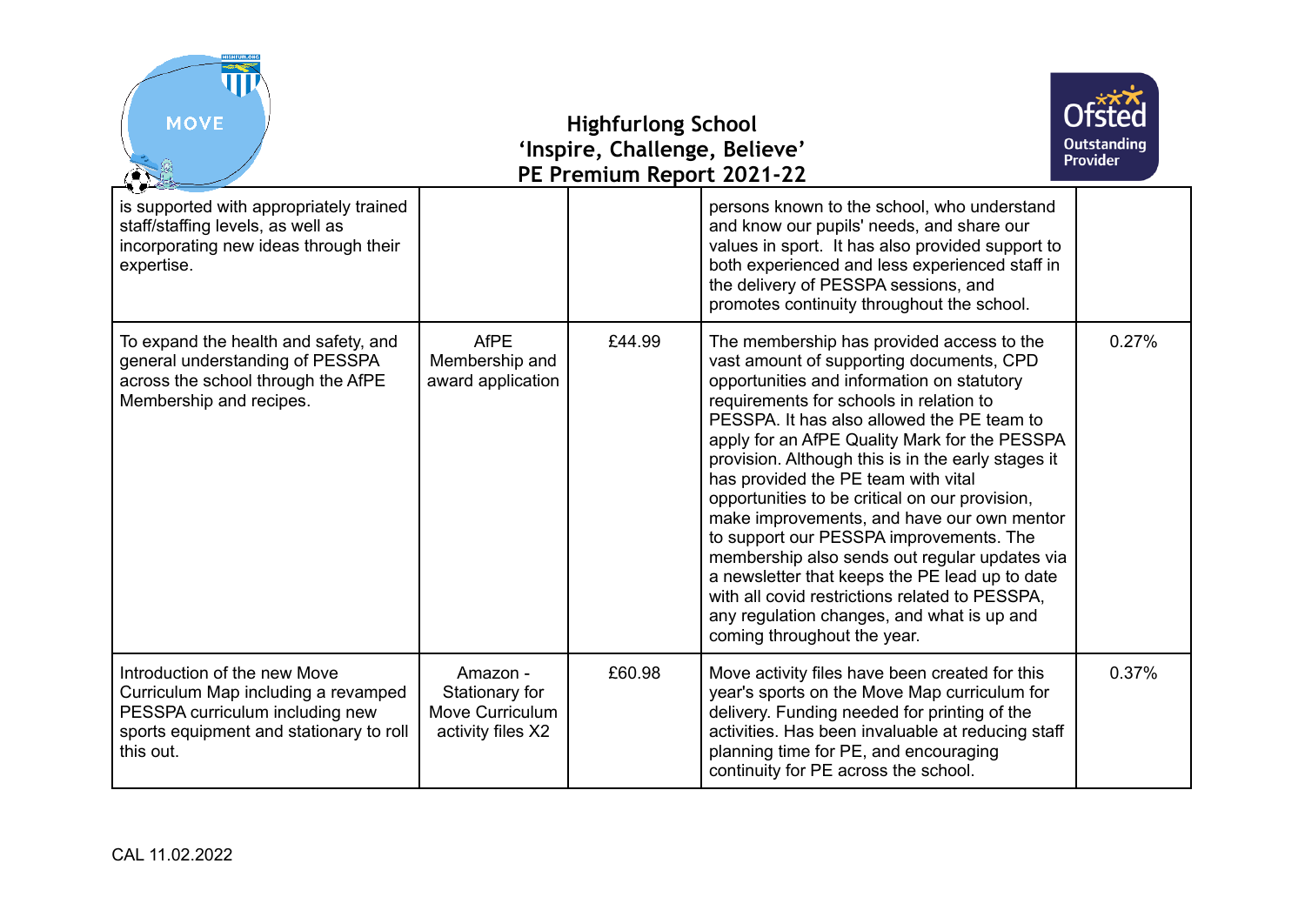



| Key indicator 4: Broader experiences a range of sports activities offered to all pupils.                                                                                                                                                                                                      |                                                          |                         | Percentage<br>of total<br>allocation                                                                                                                                                                                                                                                                                                                                                                        |                     |
|-----------------------------------------------------------------------------------------------------------------------------------------------------------------------------------------------------------------------------------------------------------------------------------------------|----------------------------------------------------------|-------------------------|-------------------------------------------------------------------------------------------------------------------------------------------------------------------------------------------------------------------------------------------------------------------------------------------------------------------------------------------------------------------------------------------------------------|---------------------|
| <b>Intent</b>                                                                                                                                                                                                                                                                                 | Implementation                                           | <b>Funding</b><br>spent | Impact                                                                                                                                                                                                                                                                                                                                                                                                      | $(\text{approx})\%$ |
| Some pupils in the school expressed<br>a wish to learn a new sport - boxing.<br>PESSPA lead looked into this, and<br>also CPD for staff. CPD - awaiting<br>date of arrangement. Boxing<br>equipment purchased and to be used<br>as soon as Boxing CPD scheduled,<br>and relevant RA in place. | <b>Boxing</b><br>Equipment -<br><b>Hope Education</b>    | £675.00                 | This sport has not yet been rolled out due to<br>difficulties in scheduling CPD around the<br>delivery and teaching of skills related to Boxing.<br>All equipment has been purchased but due to<br>the need to reschedule the training, and a date<br>not been confirmed, we have not yet got the<br>expertise or risk assessments in place to<br>introduce this sport into our new Move day<br>curriculum. | 4.12%               |
| Introduction of the new Move<br>Curriculum Map including a revamped<br>PESSPA curriculum including new<br>sports equipment and stationary.                                                                                                                                                    | Amazon<br>Equipment -<br>Move curriculum<br>map related. | £103.26                 | Move map and relevant resources have been<br>created and are ready to roll out in Spring 2.<br>All resources are in place to ensure the<br>accurate and consistent role out of the new<br>curriculum map for the PE Curriculum.                                                                                                                                                                             | 0.63%               |
| Key indicator 5: Increase participation in competitive sports                                                                                                                                                                                                                                 |                                                          |                         | Percentage<br>of total<br>allocation                                                                                                                                                                                                                                                                                                                                                                        |                     |
| <b>Intent</b>                                                                                                                                                                                                                                                                                 | Implementation                                           | <b>Funding</b><br>spent | <b>Impact</b>                                                                                                                                                                                                                                                                                                                                                                                               | $(\text{approx})\%$ |
| To ensure we have the safe and                                                                                                                                                                                                                                                                | Kurling                                                  | £342.89                 | Allowed the school to reintroduce the intra                                                                                                                                                                                                                                                                                                                                                                 | 2.09%               |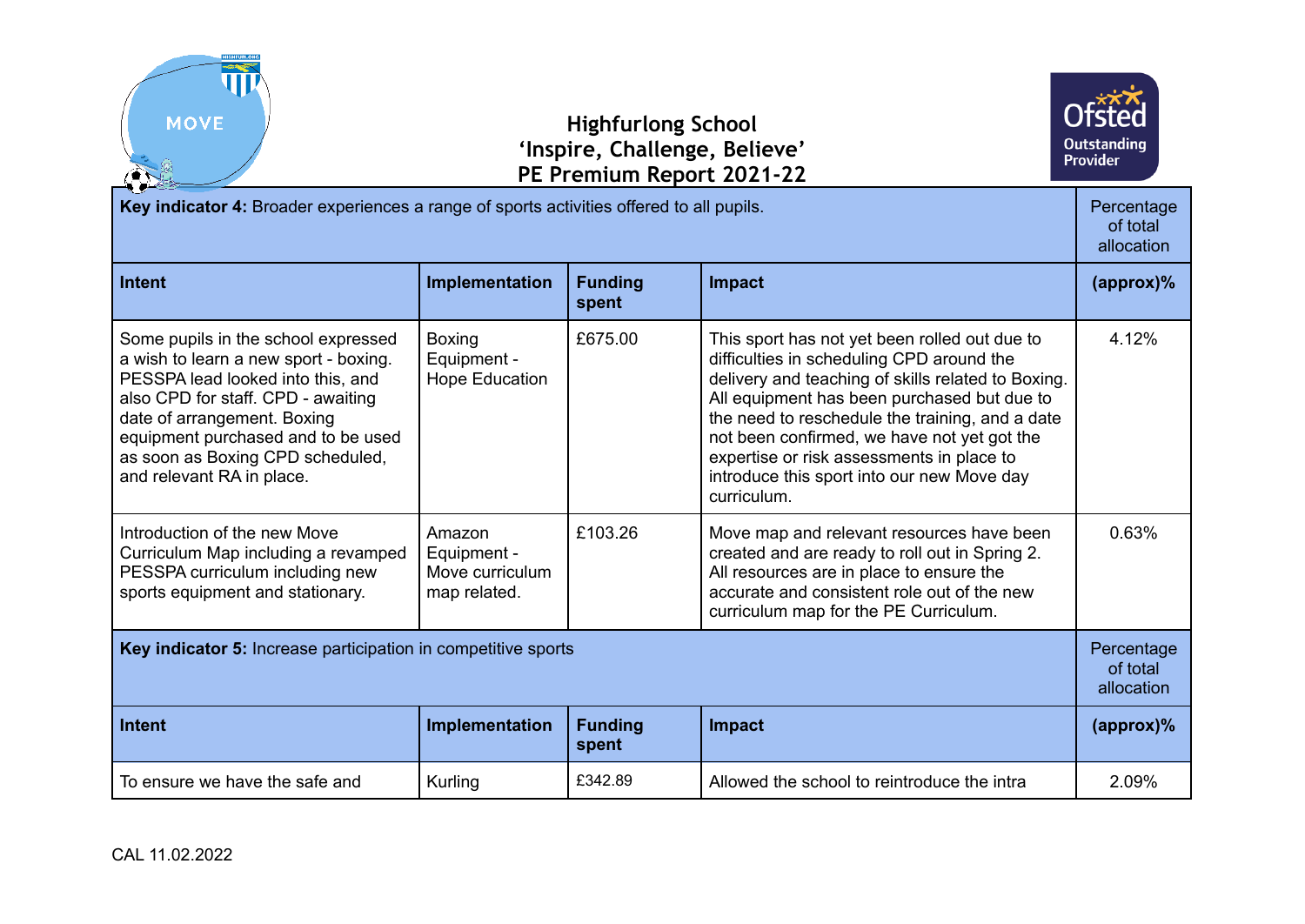| <b>MIGHFURLON</b><br><b>MOVE</b>                                                                           |           | <b>Highfurlong School</b><br>'Inspire, Challenge, Believe'<br>PE Premium Report 2021-22                                               | <b>Ofsted</b><br>Outstanding<br><b>Provider</b> |
|------------------------------------------------------------------------------------------------------------|-----------|---------------------------------------------------------------------------------------------------------------------------------------|-------------------------------------------------|
| appropriate equipment to ensure that<br>pupils and staff can access<br>competitive sports in our locality. | Equipment | school competitions allowing competitive<br>opportunities for pupils to access competitive<br>intra and inter sporting opportunities. |                                                 |

| <b>Allocation spent</b> | Percentage of allocation spent | <b>Allocation carried over</b>   |
|-------------------------|--------------------------------|----------------------------------|
| E11,688.60              | 71.64%                         | $\vert$ £4,627.40 (plus £10,117) |

#### **Allocation carried over**

For a full breakdown of future spending a one stop shop document will be created.

#### **Abbreviation Glossary**

PE - Physical Education MATP - Motor Active Training Programme MPB - My Personal Best YST - Youth Sports Trust PESSPA - Physical activity, School Sport, and Physical Activity SGO - School Games Organiser 1SS - One Stop Shop document BFCCT - Blackpool Football Club Community Trust BST - Blackpool Sports team SLA - Service Level Agreement

|--|